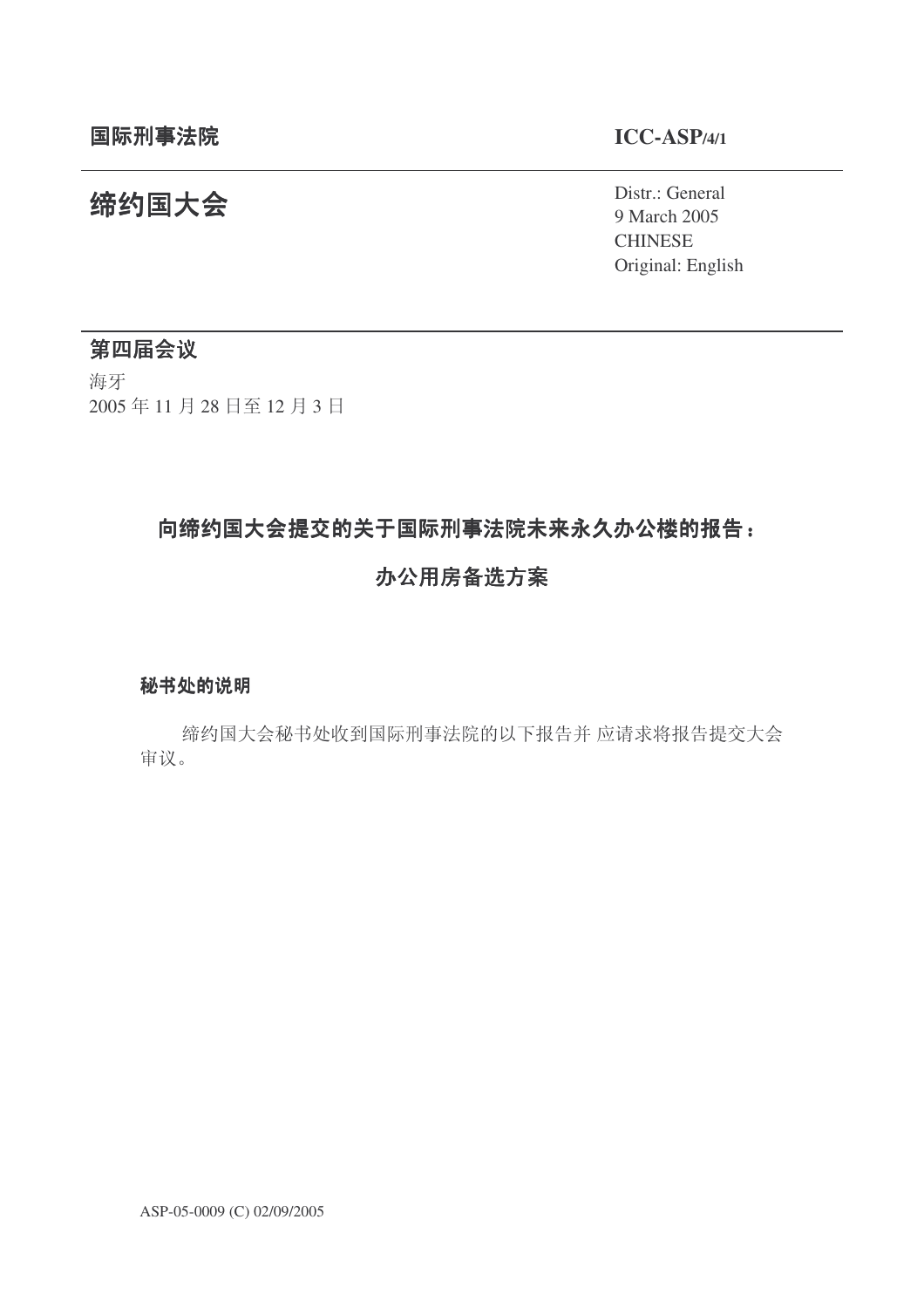# 关于国际刑事法院 未来永久办公楼的报告



对国际刑事法院永久办公楼的 三种可能的备选方案的比较评估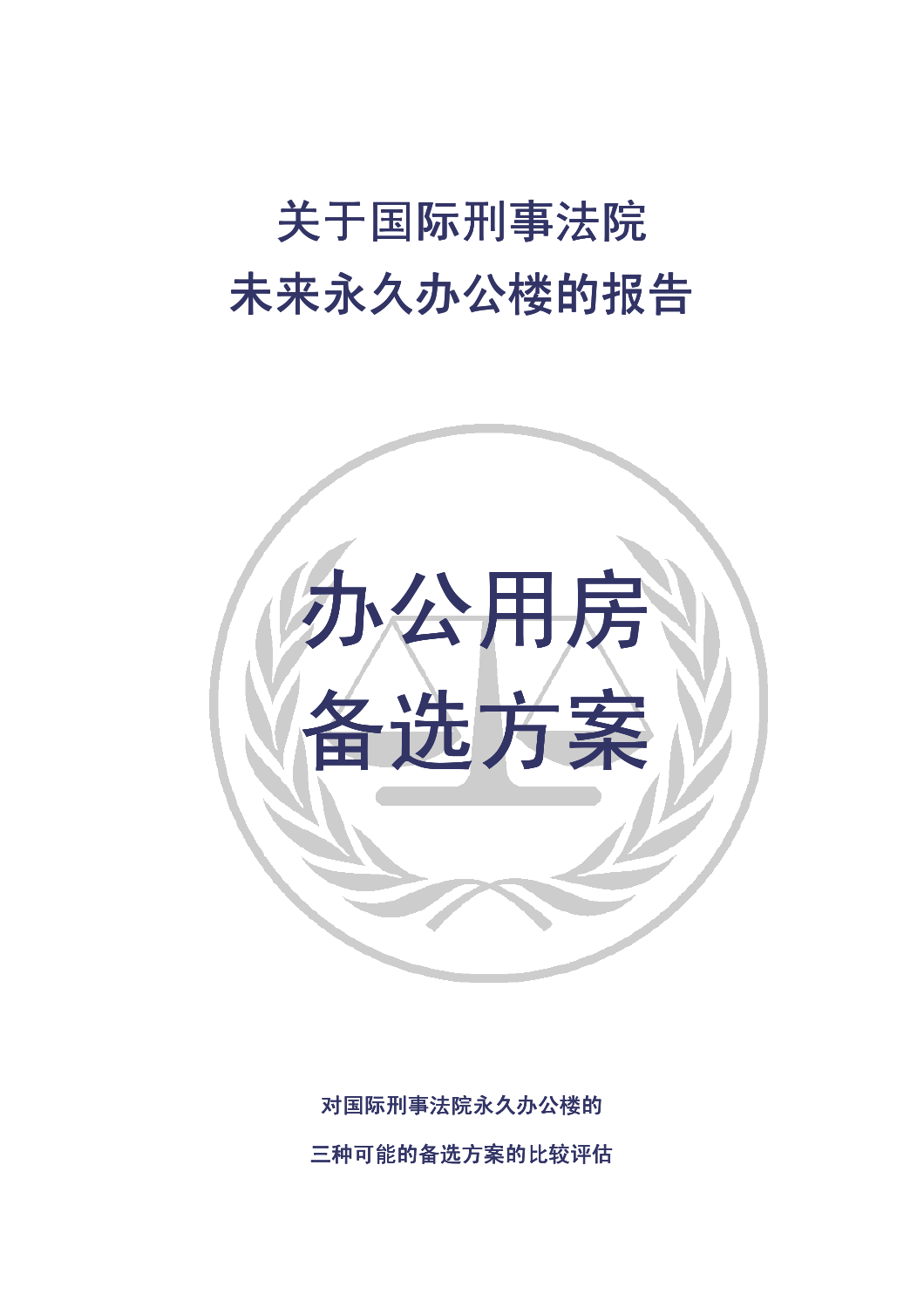# 目录

| 执行摘要                                               |                                               | $\overline{7}$                   |
|----------------------------------------------------|-----------------------------------------------|----------------------------------|
| <b>I.</b>                                          | 导言                                            | $\boldsymbol{9}$                 |
| П.                                                 | 备选方案                                          | $\overline{9}$                   |
| II.1<br>II.2<br>II.3                               | Arc 大楼<br>前南斯拉夫问题国际刑事法庭办公楼<br>新建永久办公楼         | 10<br>10<br>10                   |
| Ш.                                                 | 要求                                            | <u>10</u>                        |
| III.1<br>III.2<br>III.3<br>III.4<br>III.5<br>III.6 | 空间要求<br>功能要求<br>安全要求<br>费用<br>公共形象要求<br>法律可行性 | 11<br>13<br>17<br>19<br>19<br>21 |
| IV.                                                | 概论                                            | 21                               |
| V.                                                 | 结论                                            | 23                               |

本报告由国际刑事法院永久办公楼部门间委员会在其主席 Hans-Peter Kaul 法官的主持下编写。

法院感谢国际刑事法院工作组、荷兰政府建筑局以及前南斯拉夫问题国际 刑事法庭书记官处所做的贡献和提供的数据。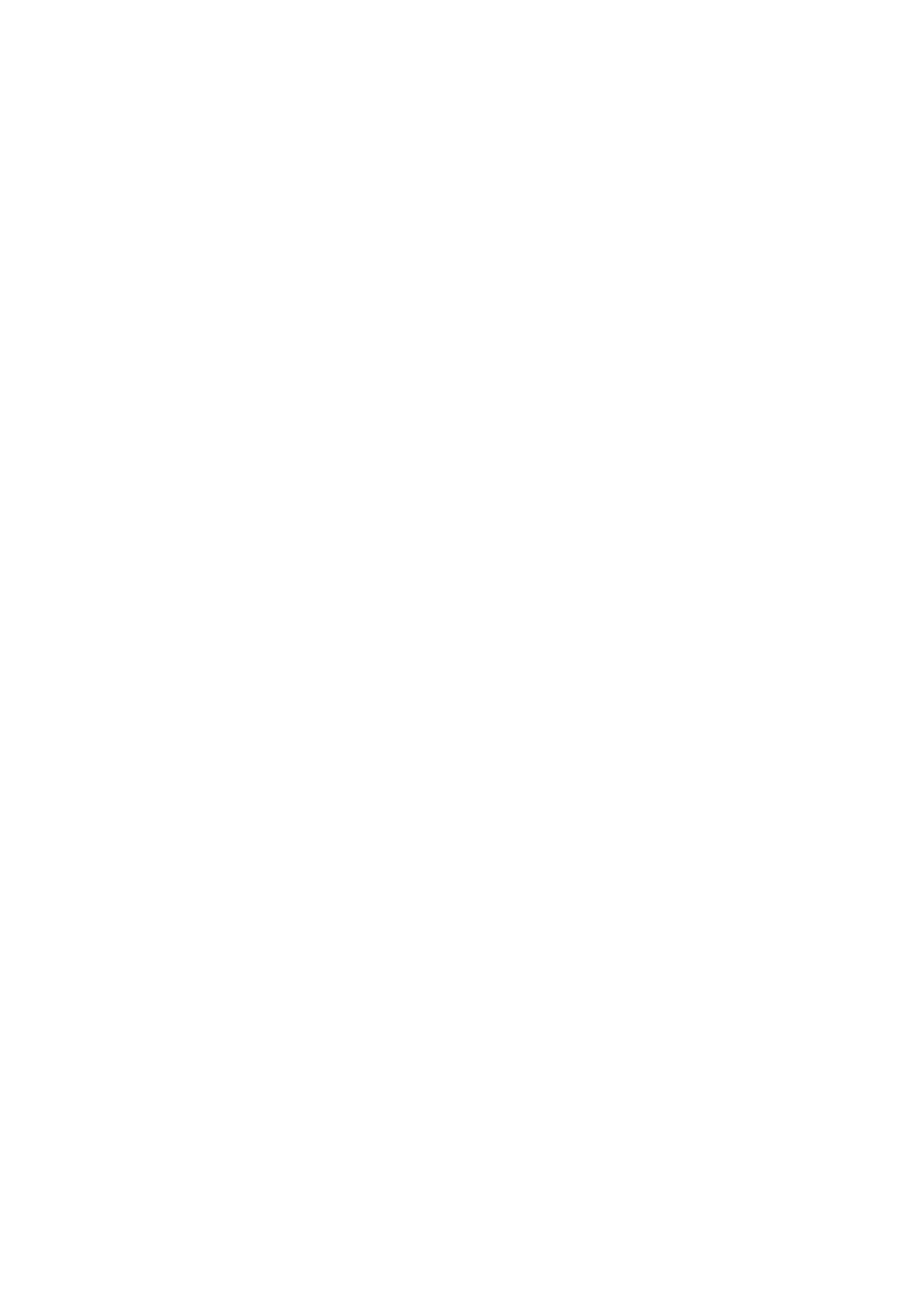# 执行摘要

#### 1. 目的

1. 本报告由国际刑事法院永久办公楼部门间委员会根据缔约国大会 (简称大 会)的要求编写。报告按照大会2004年届会的建议将法院未来永久办公楼的三 种备选方案做了比较,这三种方案是:无限期地留在临时办公楼(Arc 大楼); 在前南斯拉夫问题国际刑事法庭完成其工作后迁入其办公楼(前南法庭办公楼); 或者迁入在 Alexanderkazerne 新建造的专门设计的办公楼。

#### 2. 方法和结论

2. 在对三个备选方案的比较过程中采用了一些客观标准,并且为每一项标准加 权评分。使用这种方法可以做出客观的评估,并得出可以量化的结果。在比较时 采用的标准与项目介绍文件中制定的标准相同,该文件阐述了法院在 2012 年以 前的估计用房要求。

3. 本报告的结论是, 迁入新的专建办公楼是最好的方案。

4. 前南法庭办公楼和 Arc 大楼都被认为不是最理想的方案。这两个方案都有 同样的问题: 尽管在一定程度上可以对它们讲行改建以适应法院的正式要求, 但 是它们确实不适合于一个国际刑事法院。因此,尽管前南法庭办公楼比 Arc 大楼 略有优势, 但现有的这两处建筑都不能完全满足国际刑事法院的空间要求和功能 要求,而且这个劣势是无法克服的。

5. Arc 大楼和前南法庭办公楼与 Alexanderkazerne 办公楼在得分上有如此巨大 的差异, 主要是因为前两者:

- 太小, 容纳不下满负荷时的法院:
- 都不允许可能的进一步的扩展(可调整性):
- 都无法满足一个国际刑事法院的具体功能要求:
- 都无法达到所需的安全标准;
- 都不能恰当地展示法院的形象。

6. Alexanderkazerne 方案的重要优势在于可以完全按照法院的要求设计永久办 公楼。因此, 许多因为把一个有特定需要的组织迁入一座已经存在的大楼而产生 的不利条件都不存在。

7. 在总体比较中,每一个方案的费用是主要的标准之一。它在所有标准中占有 20%的权重。即使采用了这样一个相对较高的权重,结果还是比预期的分布更加 均衡, 因为据估计, 从较长的时期来看, 办公用房的总年度费用之间的差别不会 很大。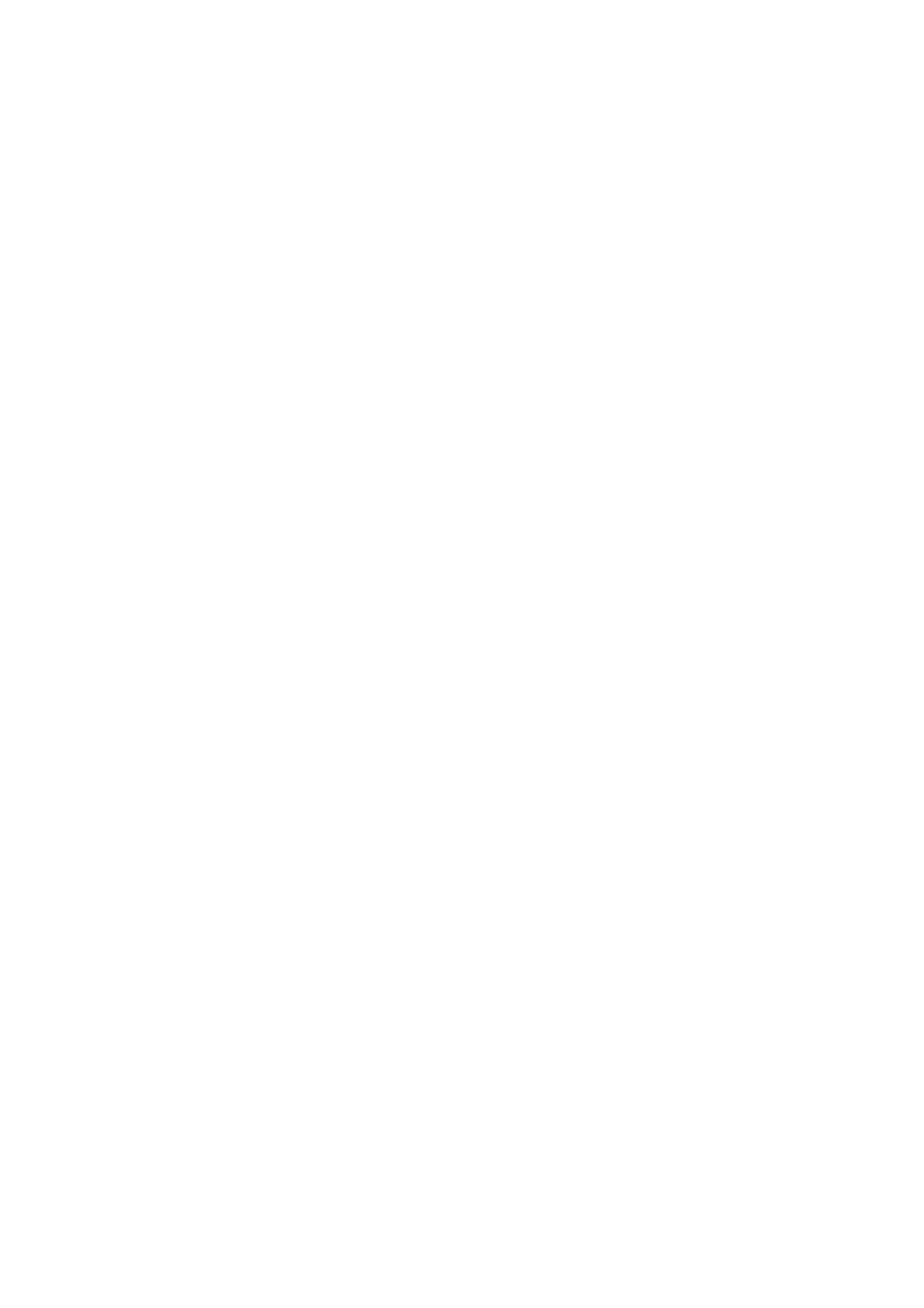### **I.** ᇐ㿔

 $8.$  本报告是根据 2004 年 9 月 6 日至 10 日在海牙举行的国际刑事法院罗马规约 缔约国大会的正式记录第二部分 (2005 年方案预算和相关文件) 第 23 和 24 段 提交的 (ICC-ASP/3/25)。在第 23 段中, 大会注意到目前法院在其永久办公楼 的问题上有三个可能的备选方案:留在它现有的办公楼内;在前南法庭办公楼腾 空后迁入: 或者迁入另一个专用大楼。

9. 在第 24 段, 大会还核可了预算和财务委员会 2004 年 8 月 13 日报告 (ICC-ASP/3/18) 第101 和102 段所载的建议。在这两段中, 委员会特别建议大 会考虑为法院专门建造永久办公楼是否可取。委员会还建议法院和大会考虑长期 继续使用临时办公楼的可能性。另外,委员会请法院对继续使用现有办公楼的成 本和效益进行分析, 以便协助大会对这些备选方案的审议。

10. 关于这些问题, 大会表示需要就此事项举行进一步的磋商, 并决定在 2005 年关注这一事项。

11. 根据大会及预算和财务委员会的要求, 编写本报告的目的首先是在委员会 2005 年 4 月 4 日至 6 日在海牙召开的会议上向其介绍委员会和大会确定的三种 办公用房备选方案。 此外,还计划用这份报告在其他场合特别是在由 Gilberto Vergne Saboia 大使(巴西)主持的工作组与大会主席团的会议上向缔约国提供 适当和全面的资料。

12. 必须保证缔约国在大会 2005 年届会开始之前适当了解情况并有足够的时间 审议和比较办公用房的各种备选方案。

#### **II.** 备选方案

13. 本报告比较了大会在其 2004 年届会上建议的国际刑事法院未来永久办公楼 的三种备选方案:

- − 无限期留在临时办公楼内(这个方案以下称为"Arc 大楼方案");
- − 在前南法庭完成其工作后迁往它的办公楼(这个方案以下称为"前南法庭 办公楼方案"); 或者
- − 迁往位于 Alexanderkazerne 的新的专建办公楼 (这个方案以下称为 "Alexanderkazerne 方案")。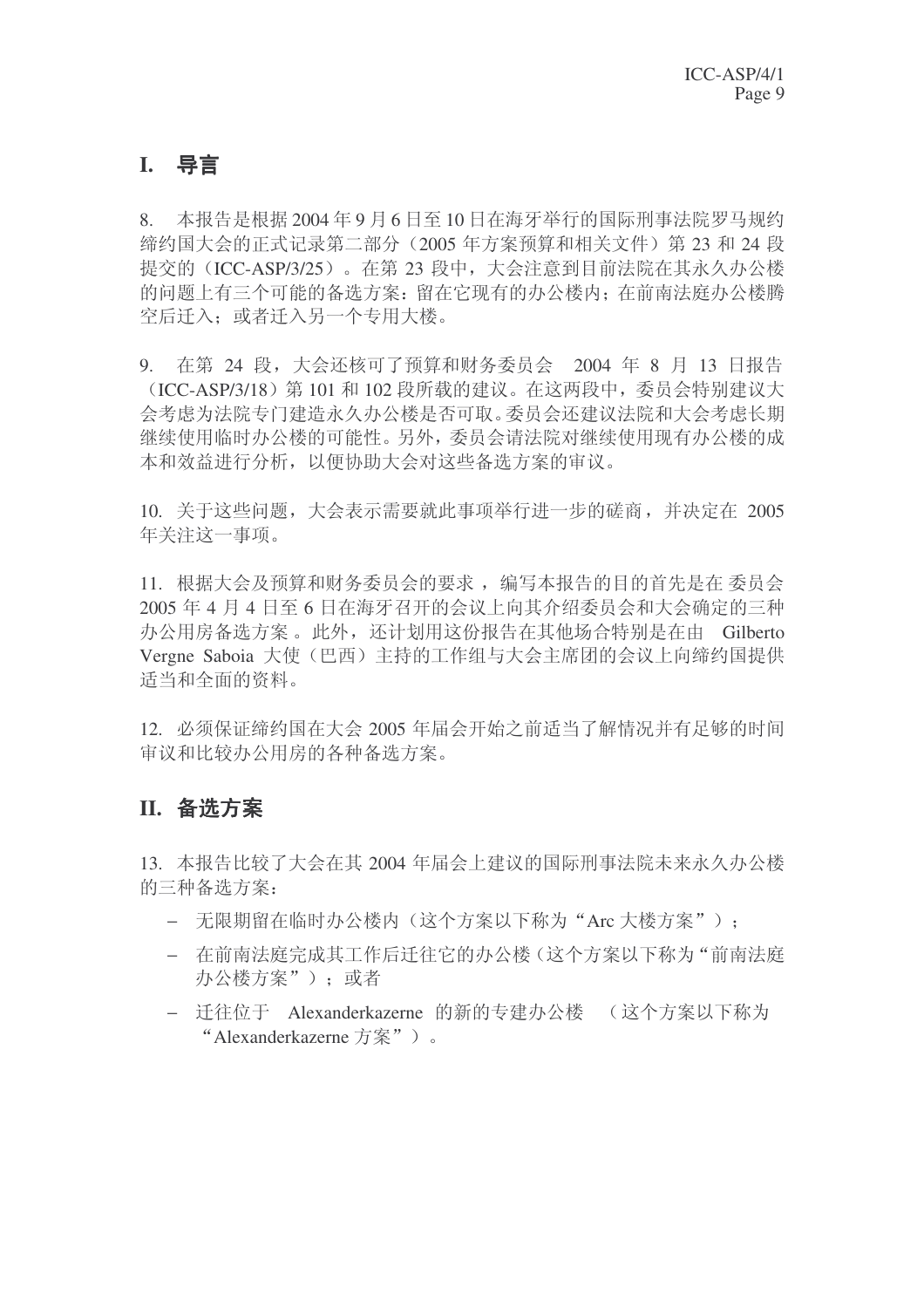#### **II.1** Arc 大楼方案

地点: Maanweg 174, 2516 AB, The Hague

14. Arc 大楼由三个相互连接的大楼(称为"配楼")组成, 其中主要的部分是 一座 15 层的高层塔楼。大楼几乎占满一块 5.259 平方米的地皮。整个楼群提供 可租用建筑面积 21,333 平方米, 可以容纳大约 800 至 850 名工作人员。它还提 供一个 65 平方米的临时议事厅, 以满足预审庭最紧急的需要。此外, 还有一个 新建的"D 配楼", 建筑面积总计 6.371 平方米, 里面有两个各为 170 平方米和 70 平方米的审判室, 以及相邻的接待设施。

15. 停车场与 Arc 大楼本身有相当远的距离, 提供有 375 个车位。没有为来访者 以及卫星转播车、大客车等提供车位。

#### II.2 前南斯拉夫问题国际刑事法庭办公楼方案

地点: Churchillplein 1, 2517 JW, The Hague

16. 前南法庭的办公用房分散在三座大楼里。

17. 主楼是 50 年代建造的, 可租用面积 19,883 平方米, 可以容纳大约 700 名工 作人员, 分布在五个楼层。主楼里有三个审判室。总占地面积 8,600 平方米。

18. 此外, 在主楼附近的不同地点还有两座大楼。一座提供最多 200 名工作人员 的办公空间,另一座提供70 人的办公空间。没有供卫星转播车或大客车使用的 停车场。

19. 有一处有335 个车位的地下停车场。另外, 在保安围栏内有63 个停车车位。 来访者可以将车停在附近的会议中心停车场, 但要付停车费。

#### **II.3 新的永久办公楼**

地点: Alexanderkazerne, Van Alkemadelaan, 2597 AK, The Hague

20. 建造永久办公楼将要使用的地皮原来是 Alexanderkazerne 军营。这块地皮面 积有 72.267 平方米, 足够完全按照项目说明书中的要求建造永久办公楼, 采用 基本的 "校园式"布局模式,并有足够的空间讲行重新组合和扩展。 Alexanderkazerne 在 2009 年以前将可以腾出。

#### **III.** 㽕∖

21. 本章阐述了未来永久办公楼的各项要求(根据项目说明书中的定义)并对照 这些要求对三种可能的备选方案讲行评估。评估完成后为每一种方案按1(很差)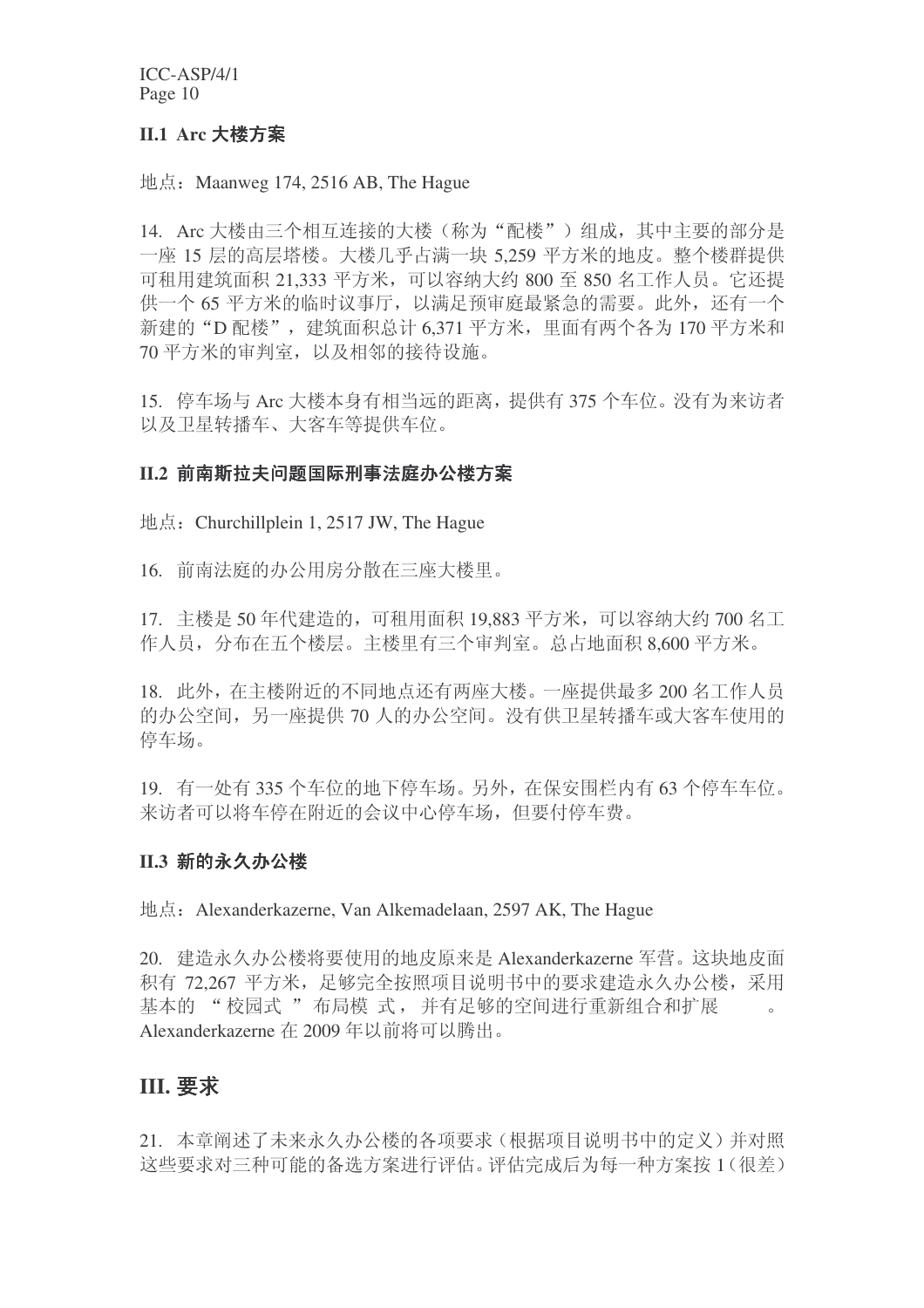至 5 (很好) 打分。在下一章, 把这些分数加起来并讲行比较, 从而得出最终结 果。

#### **III.1 空间要求**

#### **III.1.1 国际刑事法院工作人员的办公空间**

要求

22. 法院现有的假设是, 它将需要为 950 (平常规模) 至 1,300 (满负荷) 名工 作人员提供办公空间。(见项目说明书第III.2 段。)

#### 评估

- Arc 大楼:  $\neq$  (2 分)
	- o Arc 大楼可以容纳大约 800 名工作人员。
	- 目前, 法院使用位于距主楼约 400 米的 Saturnusstraat 的附加空间。
- 前南法庭办公楼: *差 (2 分)* 
	- o 前南法庭办公楼的主楼是为700 名工作人员设计的。
	- 位于距主楼 350 米远的 Eisenhowerlaan 的卫星楼最多可容纳 200 名 工作人员。
	- o 位于距主楼 1,500 米远的 Vuurtorenweg 的卫星楼最多可容纳 70 名 工作人员。有一辆班车往来干这个地点和主楼之间。
- Alexanderkazerne: 很好(5分)
	- o Alexanderkazerne 地皮上可以建造容纳得下 1,300 名工作人员的建 筑。

#### **III.1.2 三个审判室**

要求

23. 国际刑事法院将需要一个大审判室和两个普通审判室以及足够的供公众、被 害人和媒体代表使用的辅助空间。(见项目说明书第III.5 段。)

- Arc ὐ ϔ㠀˄*3* ߚ˅
	- o Arc 大楼有两个审判室, 分别有 170 平方米和 70 平方米。另外, 还有一个65平方米的临时议事厅,以满足预审庭最紧急的需要。
- 前南法庭办公楼: 一般 (3分)
	- o 前南法庭有三个审判室, 但是其中一个审判室的公众旁听席太小。
	- o 前南法庭的审判室不适合于被害人、律师或国家代表出席。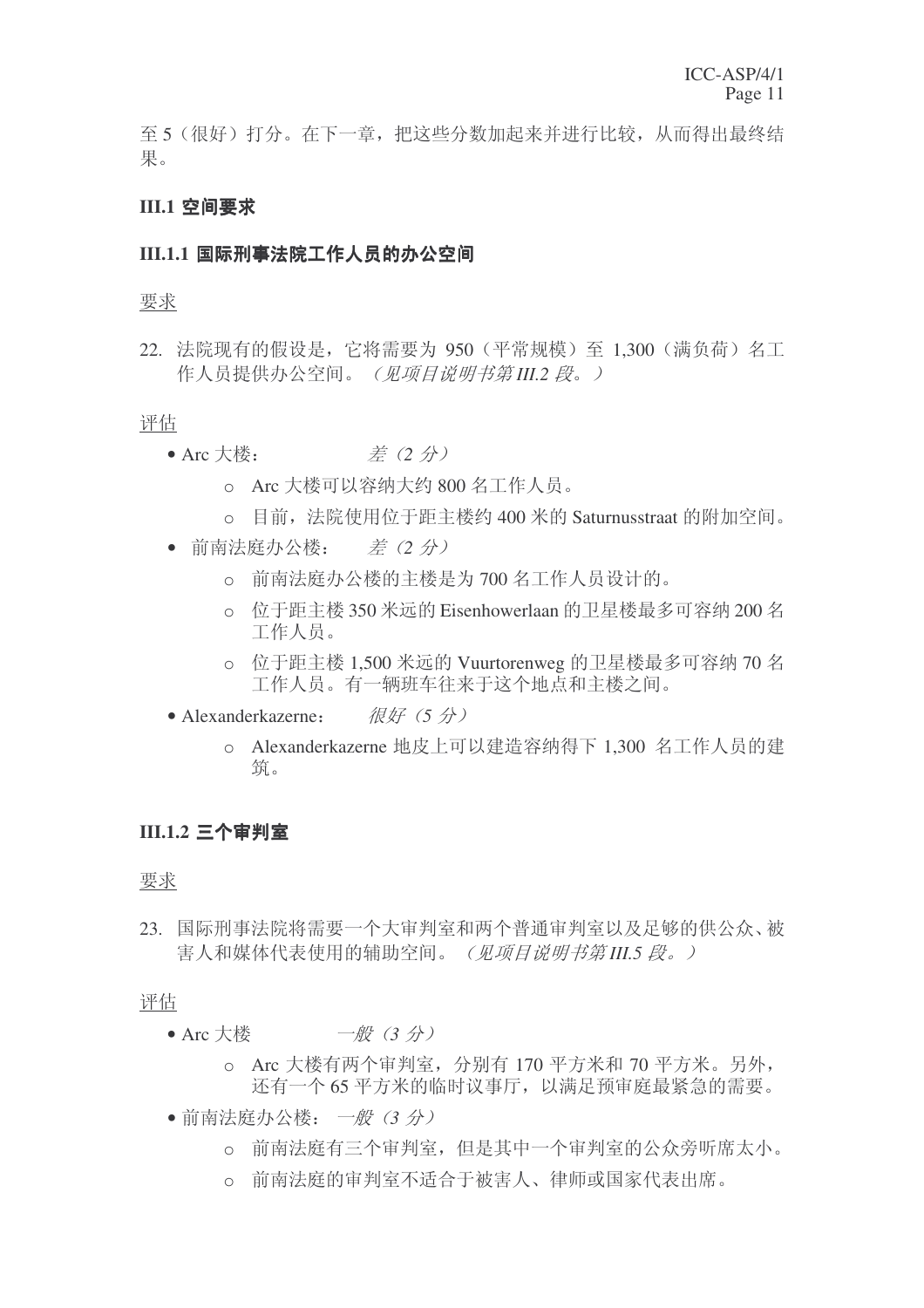- Alexanderkazerne: 很好(5分)
	- o 在 Alexanderkazerne 地皮上可以按照需要建造 审判室和公众旁听 席。

#### III.1.3 供被害人/辩护律师/国家法律团队使用的办公空间

#### 要求

24. 国际刑事法院必须提供适当的设施以满足被害人和证人以及辩护律师的需 要。(见项目说明书第II.2.2 段。)

#### 评估

- Arc 大楼:  $\cancel{\tilde{\varepsilon}}$  (2 分)
	- o 证人的等候室位于普通办公区, 没有单独的设施(单独的入口、厕 所等)。
	- o 证人/被害人等候室与审判室之间没有分隔走廊。
	- o 被告、被害人或国家的律师没有单独的工作空间。
- 前南法庭办公楼: 差 (2分)
	- o 证人等候室没有完备的设施。
	- o 等候区与审判室之间没有分隔走廊。
	- o 被告、被害人或国家的律师没有单独的工作空间。
- Alexanderkazerne: 很好(5分)
	- o 大楼的设计可以考虑到与被害人和证人有关的所有要求。
	- o 可以根据需要预设提供给不同类型的律师的设施。

#### **III.1.4** 可调整性

#### 要求

25. 国际刑事法院的建筑和大楼在规模和用途上必须可 以根据法院不断变化的 需要讲行调整。因此, 永久办公楼的用地必须允许扩建到超过 1,300 名丁作 人员的容量,同时又不能打乱法院的工作进程。(见项目说明书第II.2.1 和  $II.2.2 \&$ 

- Arc ὐ˖ ᕜᏂ˄*1* ߚ˅
	- o Arc 大楼的地皮上没有可供水平或垂直扩建的空间。
- 前南法庭办公楼: 很差 (1分)
	- o 前南法庭办公楼没有扩建的余地。垂直扩建也是不可能的。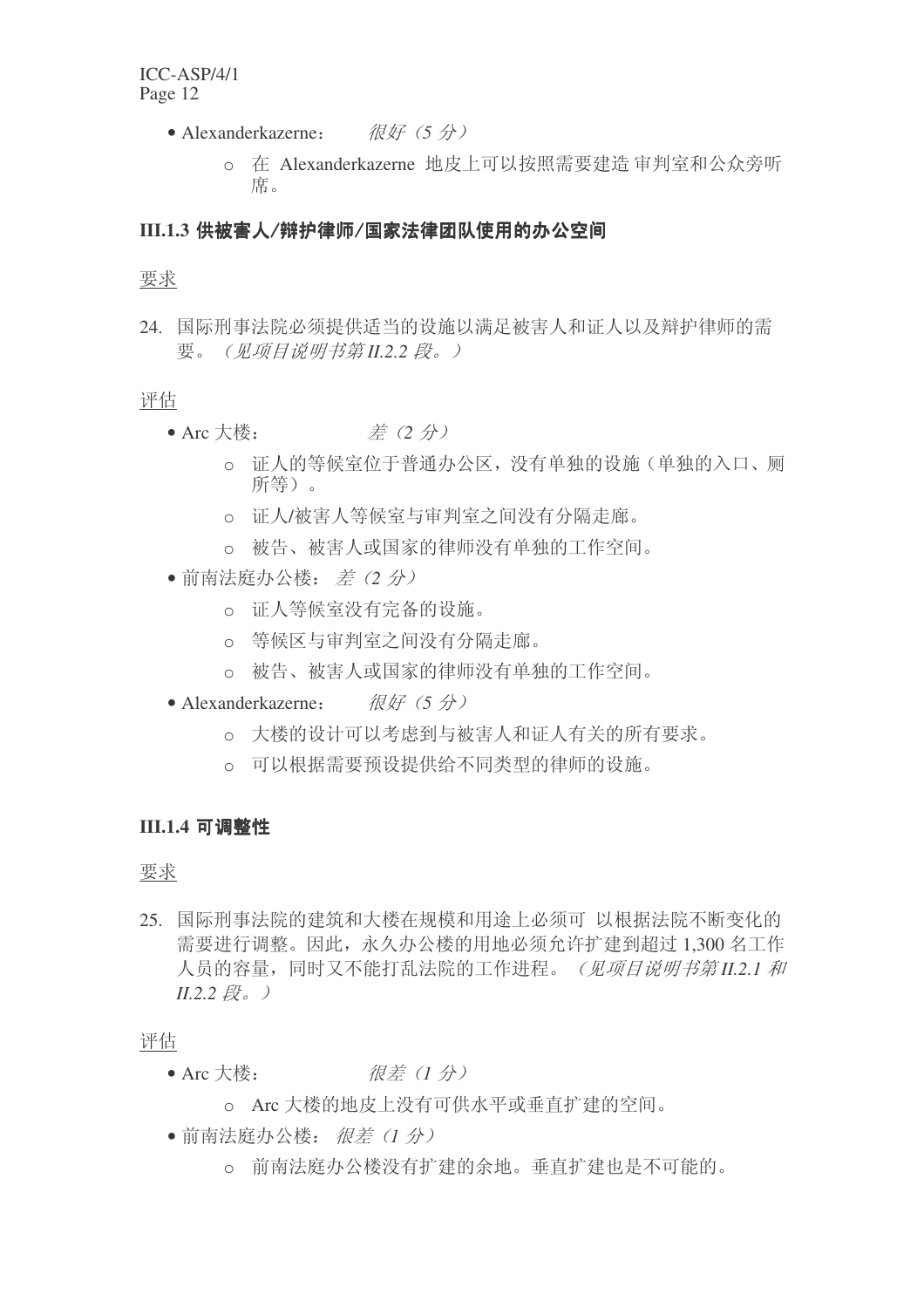- Alexanderkazerne: 很好(5分)
	- o Alexanderkazerne 地皮有足够的空间在必要时进行扩建。

#### **III.1.5 现场停车**

要求

26. 出于安全和交通原因,国际刑事法院需要在现场或紧靠现场附近有一个停车 场。停车场容量是按照荷兰通用的每 3 名工作人员一个停车位的比例计算 的。另外,还必须有单独分隔开的停车设施,分别供100 名来访者、3 辆大 客车、10 辆卫星转播车、10 辆贵宾汽车以及 10 辆公务用车使用。后两个类 型的停车场必须放在保安周界之内。(见项目说明书第II.2.1 和III.4 段。)

#### 评估

- Arc 大楼 很差 (1 分)
	- o 停车场距离 Arc 大楼几百米, 这给步行于法院和自己车辆之间的高 级官员带来潜在危险。
	- o 不够容纳最多时的 1.300 名工作人员。
	- 没有为来访者、卫星转播车、贵宾车辆、公务车辆以及大客车提供 车位。
- 前南法庭办公楼: *差 (2 分)* 
	- o 不够容纳最多时的 1,300 名工作人员。
	- o 没有供卫星转播车或大客车使用的车位。
- Alexanderkazerne: 很好 (5分)
	- o 现场有足够空间满足所有要求。

#### **III.2 功能要求**

#### **III.2.1 集中位于同一地点**

#### 要求

27. 国际刑事法院绝不能被迫将其永久办公楼分散在几个不同的地方。永久办公 大楼必须可以在同一地点容纳下法院所有机关(羁押部门除外)。*(见项目* 说明书第 II.2.1 段。)

- Arc 大楼: **很差 (1分)** 
	- o 即使是在平常规模的情况下, Arc 大楼也容纳不下法院的所有工作 人员, 因此需要分散安排。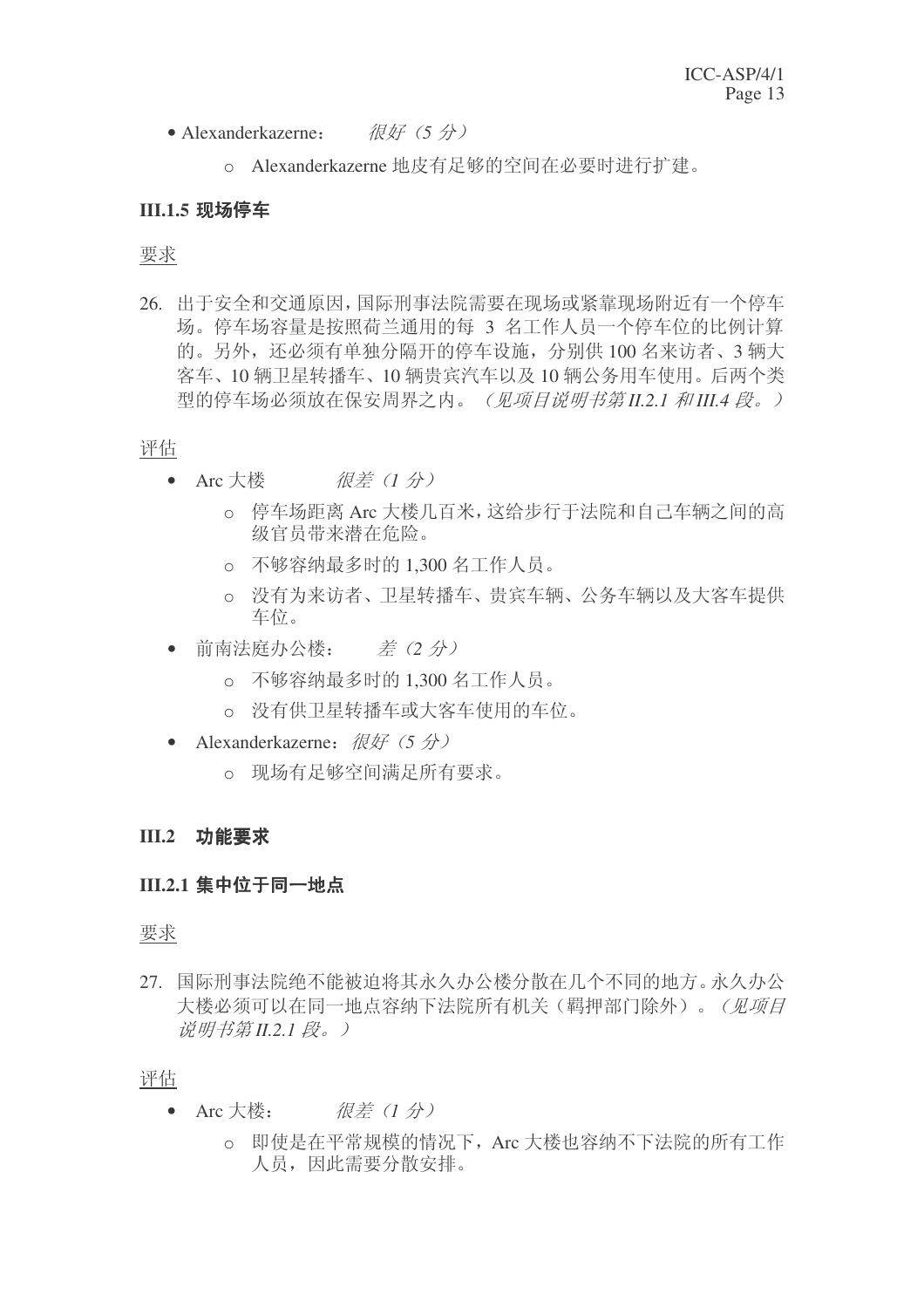- o 目前 Arc 大楼已经需要并在另一个地点获得了补充空间。
- 前南法庭办公楼: 很差 (1分)
	- 即使是在平常规模的情况下, 前南法庭办公楼也容纳不下法院的所 有工作人员, 因此需要分散安排。
	- o 目前的前南法庭办公楼已经分散在三个不同的地点。
- Alexanderkazerne: 很好 (5 分)
	- o Alexanderkazerne 办公楼可以在同一地点容纳下所有机关。

#### **III.2.2 功能决定形式**

#### 要求

28. 场地和建筑永远都应该是提供便利而不是带来限制的。精明地组织和安排办 公楼的结构将提高工作过程的有效性,并减少辅助设施(复印机、厨房等) 的数量。必须考虑到与邻近建筑的关系。(见项目说明书第112.1 段。)

#### 评估

- Arc 大楼:  ${\cal \dot{E}}$  (2 分)
	- o Arc 大楼不适合于法院的工作程序, 也无法提供各个重要的功能集 中区所要求的布局。
- 前南法庭办公楼: *差 (2 分)* 
	- 前南法庭办公楼不适合于法院的工作程序,也无法提供各个重要的 功能集中区所要求的布局。
- Alexanderkazerne: 很好 (5分)
	- Alexanderkazerne 办公楼可以根据各项功能要求设计。

### **III.2.3 永久留驻**

要求

29. 为了防止业务的中断,国际刑事法院在迁入永久办公楼以后必须能够避免被 迫再次搬迁。因此法院必须能够从法律上确认它可以根据需要一直保留永久 办公楼的处置权。(见项目说明书第II.2.1 段。)

- Arc 大楼: 一*般 (3 分)* 
	- o Arc 大楼由一家私营银行所有,银行将来有可能将它的财产用于利 润更高的用途。
	- o Arc 大楼目前的租赁于 2012 年到期。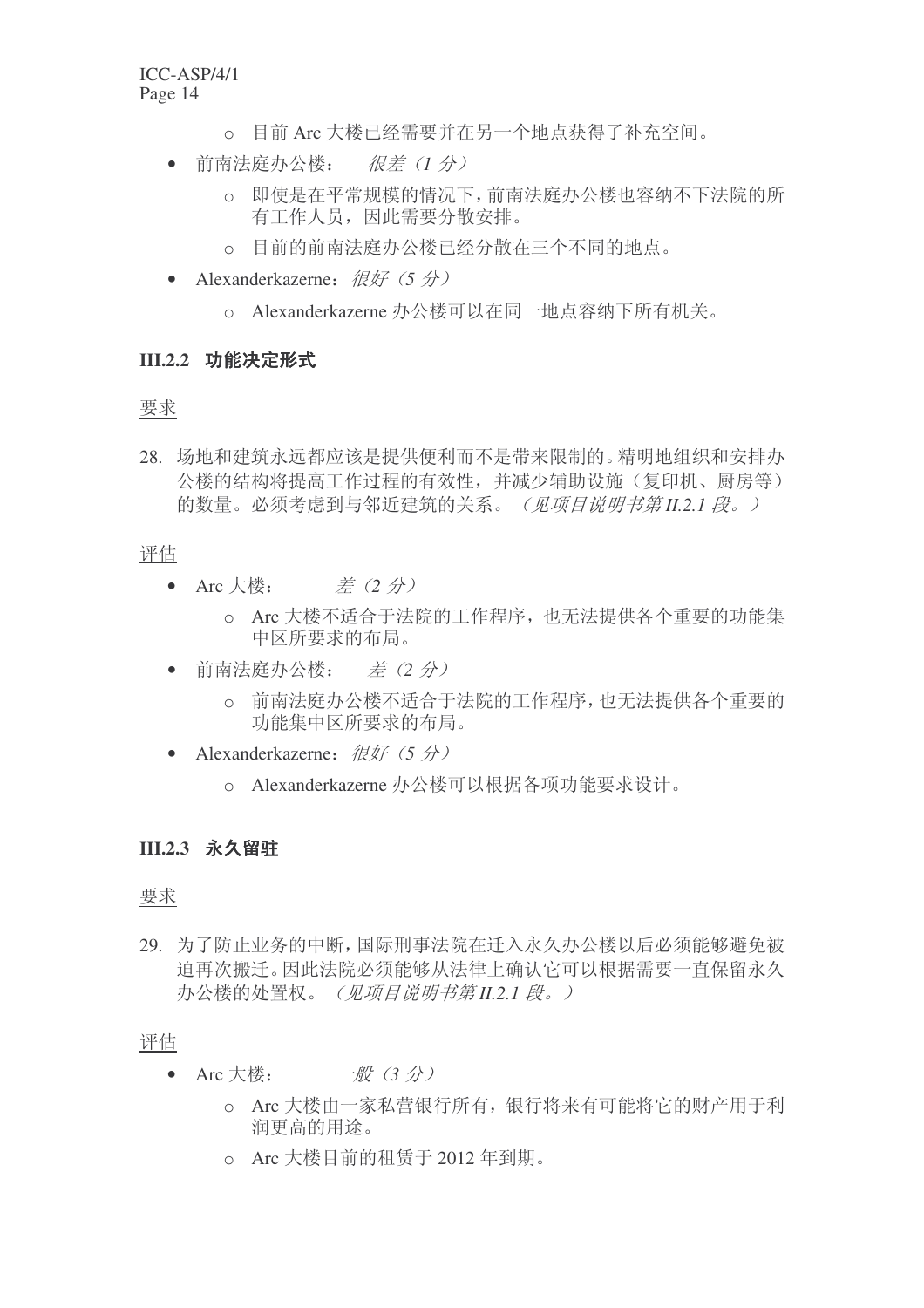- 前南法庭办公楼: 一般 (3分)
	- o 前南法庭办公楼的主楼由一家商业不动产开发商所有。
	- 前南法庭办公楼现有的租赁最晚于 2011 年到期。
- Alexanderkazerne: 很好 (5分)
	- o Alexanderkazerne 将是一块建有专门设计的大楼的专用地皮, 并将 由法院根据需要一直拥有处置权。

#### **III.2.4 各机关相互独立**

#### 要求

30. 国际刑事法院办公楼必须能使法院各主要机关, 特别是各分庭与检察官办公 室在外表上明显地相互分开。同时又要尽可能保持法院的统一。(见项目说 明书第II.2.2 段。)

#### 评估

- Arc 大楼: 一*般 (3 分)* 
	- o 尽管 Arc 大楼由三个部分组成, 但它们对于各机关的规模而言不合 话。因此还必须把各个机关分散在大楼的不同部分。
- 前南法庭办公楼: *差 (2 分)* 
	- 前南法庭办公楼的核心部分由一座巨大的楼房组成: 没有可能在外 表上相互分开。
	- o 把一个机关安排在另一个大楼里意味着它将有一个不同的地址,与 主楼没有任何联系。
- Alexanderkazerne: 很好 (5 分)
	- o Alexanderkazerne 大楼在建筑设计上可以充分反映各机关的不同性 质和职能,并同时尊重法官与参加诉讼各方之间的距离。

#### **III.2.5 媒体设施和图书馆**

#### 要求

- 31. 应该把新闻媒体当作法院活动的永久观察员以及外部世界的主要见证人。新 闻设施应能够保证尽可能方便和高效率地对诉讼讲行充分的报道。
- 32. 法院的图书馆应该可以吸引学者和学生, 并建立法院与外部世界的学术联 系。来访者必须能够在舒适的专门设计的环境中杳阅法院的文集。(见项目 说明书第II.2.2 段。)

评估: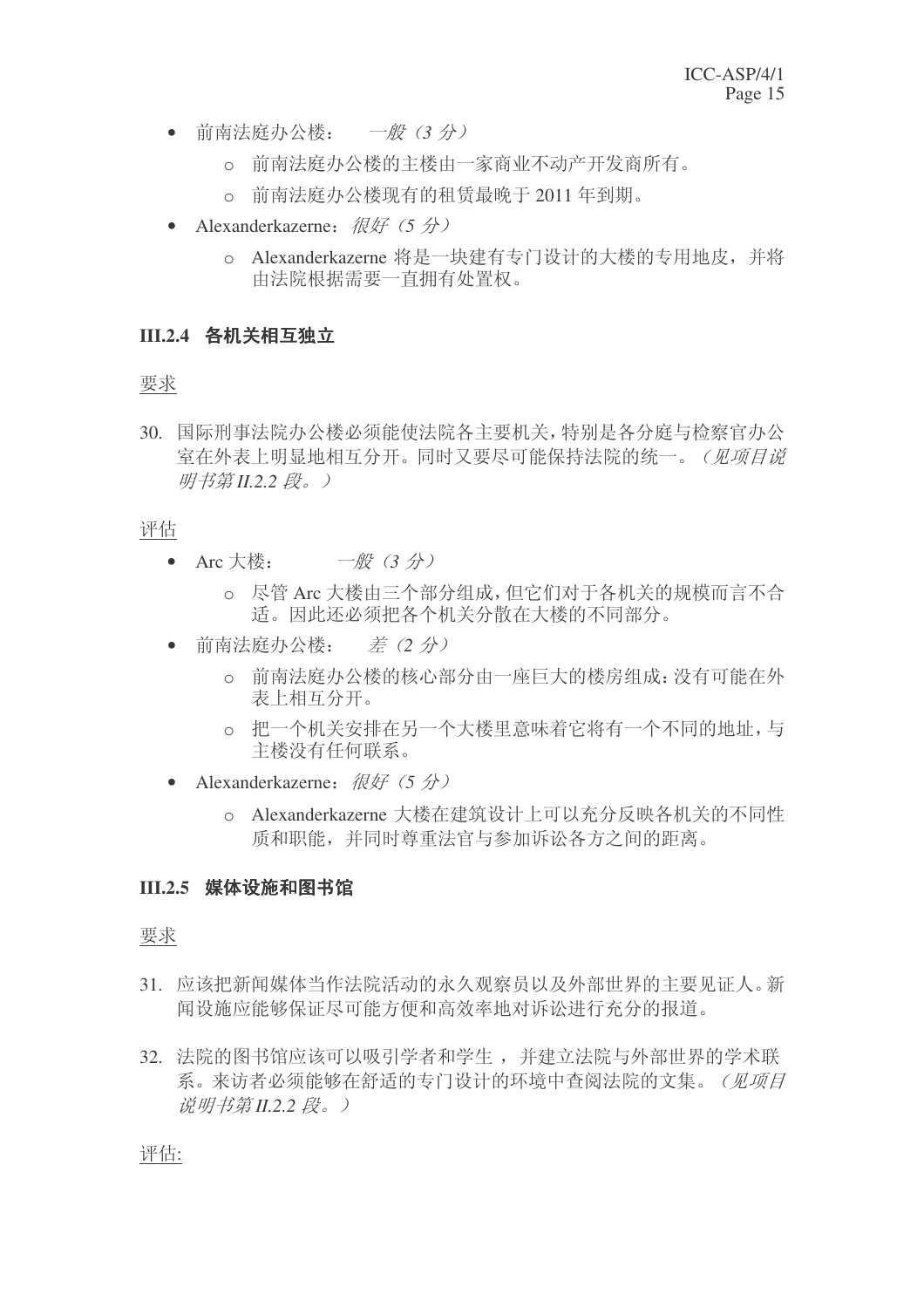- Arc 大楼: # (4 分)
	- o Arc 大楼的新闻媒体设施是令人满意的。
- 前南法庭办公楼: *差 (2分)* 
	- o 前南法庭办公楼的新闻媒体设施不完备。
	- o 没有对公众开放的图书馆。
- Alexanderkazerne: 很好(5分)
	- o 新闻媒体设施的设计将满足二十一世纪的媒体要求。
	- o 图书馆的位置和设计将确保法院工作人员和来访者都可以使用。

#### **III.2.6 交通便利**

#### 要求

- 33. 从不同的方面来看, 交通便利都是重要的:
	- 国际刑事法院办公楼所在地点应该可以由公路及公共交通方便到 达。
	- 办公楼本身的进出必须方便和安全。这需要至少有五种不同类型的 入口, 分别供法院工作人员、来访者、证人、被羁押者以及货物使 用。
	- 法院必须可以让残疾人士方便讲出。
	- 法院办公楼应该距离羁押中心、医院和旅馆很近。
	- 所在地点应该能够使得在尽可能不干扰公共秩序的情况下对可能的 示威活动讲行适当的管理。

- Arc 大楼:  $\qquad \not\equiv (2 \nleftrightarrow)$ 
	- o 可以由公共交通和公路交通方便抵达。
	- o 没有需要的各类入口。
	- o 残疾人士的讲出有局限。
	- o 距离羁押中心很远。
	- o 无法在不对公共秩序造成严重于扰的情况下对示威活动讲行管理。
- 前南法庭办公楼: 一般 (3分)
	- o 可以由公共交通和公路交通方便抵达。
	- o 没有需要的分开的入口。
	- o 残疾人士的进出有局限。
	- o 羁押中心距离尚可。
	- o 大楼前面有一定的空间可供示威使用。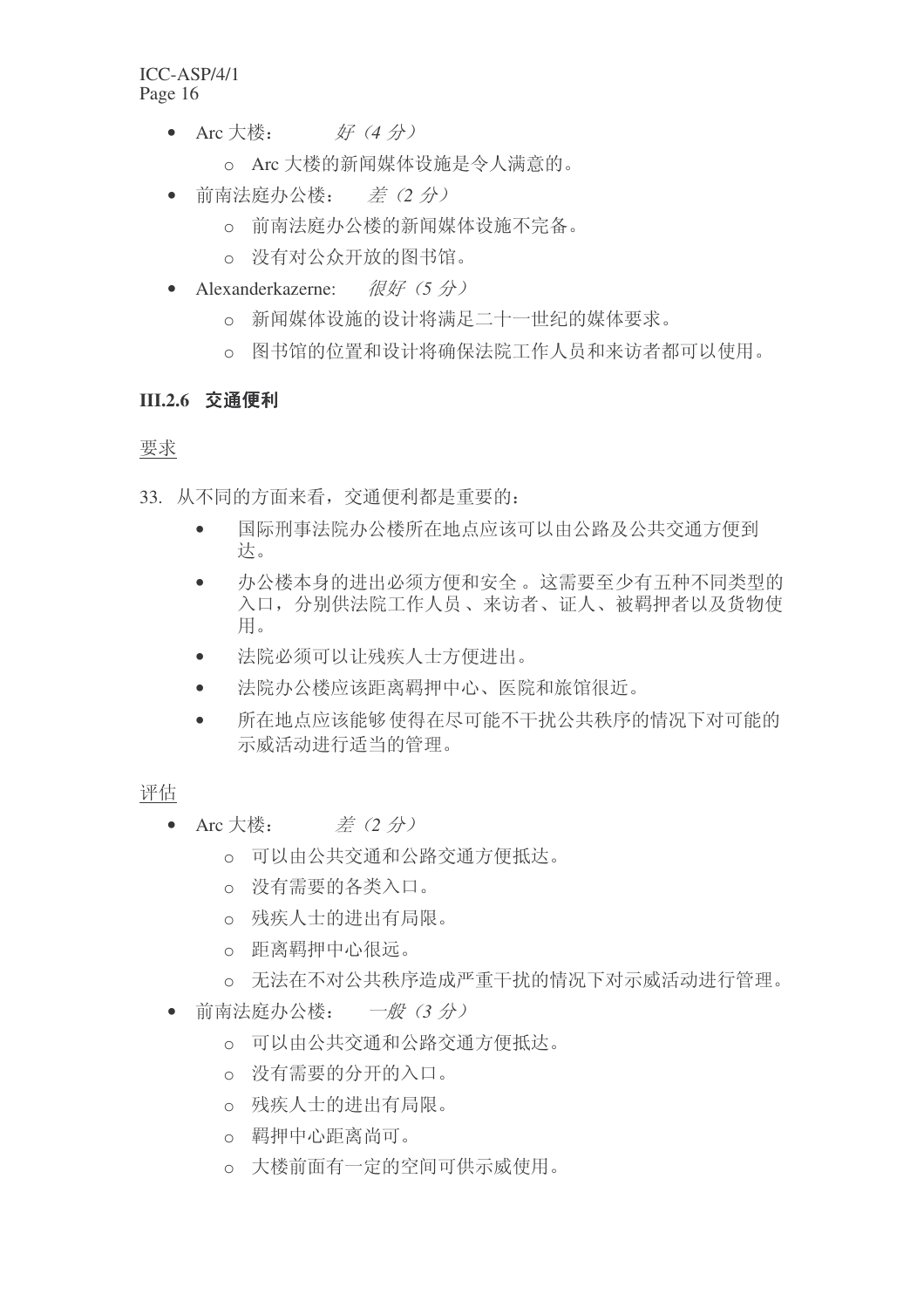- Alexanderkazerne: 很好 (5分)
	- o Alexanderkazerne 可以由公共交通和公路交通方便抵达。
	- o 将建造需要的入口。
	- o 可以保证残疾人士的方便进出。
	- o 距离羁押中心不到一公里。

#### **III.3 安全要求**

#### **III.3.1 注重安全的设计**

#### 要求

- 34. 除了采用通常的大楼保安技术手段以外,国际刑事法院还要求其办公楼区内 各建筑物的安排能确保达到最佳保安水平。能够降低风险的一个关键要素是 在围栏与大楼之间留出足够的距离。
- 35. 必须建立保护诉讼参与方的安全和身份的内部措施,以保障司法程序的顺利 进行。
- 36. 同时, 所有安全措施必须尽可能减少对工作流程以及人员和来访者流动的影 响。(见项目说明书第III.10.1 段。)

- Arc 大楼:  ${\dot \Xi}$  (2 分)
	- o 大楼的性质(高层建筑), 加上安全围栏与大楼之间的距离狭小, 使得难以为 Arc 大楼 提供保安。
	- o 没有可能对 Arc 大楼进行改建以满足法院的要求。
	- o 已经采取的措施对工作有相当的妨碍。
- 前南法庭办公楼: 一般(3分)
	- 前南法庭办公楼是低层建筑,但它们非常接近公路,而且安全围栏 与大楼之间的距离非常狭小。
	- 没有可能对前南法庭办公楼进行改建以满足法院的要求。
	- o 已经采取的措施对工作有相当的妨碍。
- Alexanderkazerne: 很好(5分)
	- o Alexanderkazerne 方案可以在设计阶段把安全概念充分考虑在内。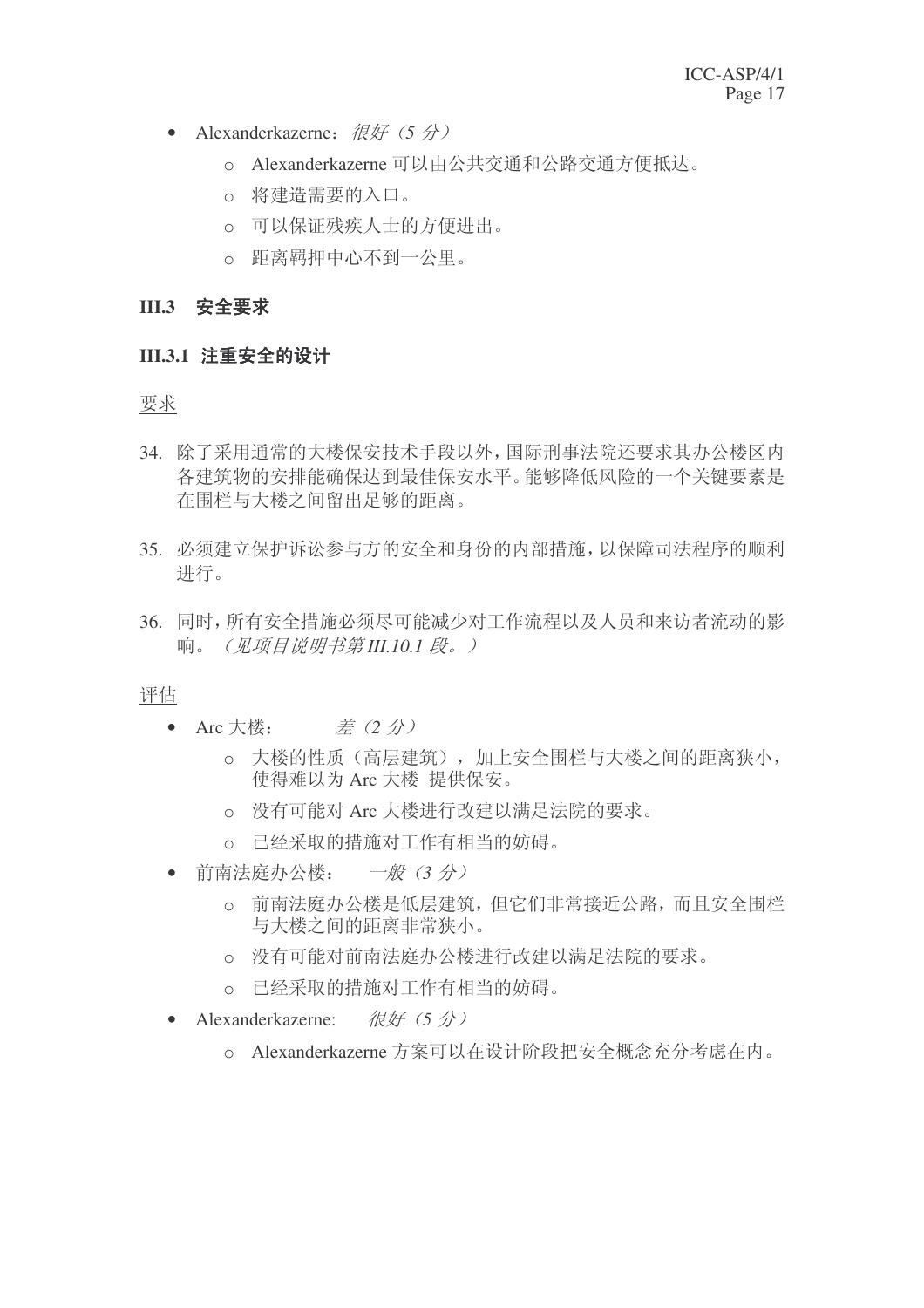#### **III.3.2 四级保安概念的可行性**

#### 要求

37. 国际法院要求在其周界内实施一套四级保安制度: 公共区、半公共区、限制 区和高度保安区。这将把法院办公楼区分隔成四个不同的区域,它们之间的 相互组织必须尽可能有逻辑性, 以避免不必要的检查站点并降低混乱的风 险。(见项目说明书第III.10.1 段。)

#### 评估

- Arc 大楼: 一*般 (3 分)* 
	- o Arc 大楼的布局不允许全面实施四级保安的概念。有些部门位于不 合适的保安区内,有些地方保安区相互重叠,使得或者必须提高安 全等级(从而造成阻碍), 或者承担不必要的风险。
- 前南法庭办公楼: 一般 (3 分)
	- o 前南法庭办公楼布局不允许全面实施四级保安的概念。有些部门位 于不合适的保安区内, 有些地方保安区相互重叠, 使得或者必须提 高安全等级(从而造成阻碍),或者承担不必要的风险。
- Alexanderkazerne: 很好 (5 分)
	- 由于安全是一项重要的要求, 办公楼将围绕四级保安的概念建造。

#### **III.3.3 安全和疏散**

要求

38. 大楼的设计必须提供充分的疏散时间和合适的疏散路线。原则上, 在发生紧 急情况时保安措施仍应保持有效。这意味着疏散区也必须受到控制,也必须 安全。必须为被羁押人实施特别的应急措施,防止他们逃跑。(见项目说明 书第III.10.2 段。)

- Arc 大楼:  ${\vec{z}}$  (2 分)
	- o 在需要疏散的情况下, Arc 大楼四周没有法院工作人员可去的安全 区– 只有繁忙的街道。
	- o 很难实施符合保安要求的疏散计划。
- 前南法庭办公楼: 一般 (3 分)
	- o 很难实施符合保安要求的疏散计划。
- Alexanderkazerne: 很好 (5分)
	- o Alexanderkazerne 方案为设计最佳安全概念提供了足够的空间。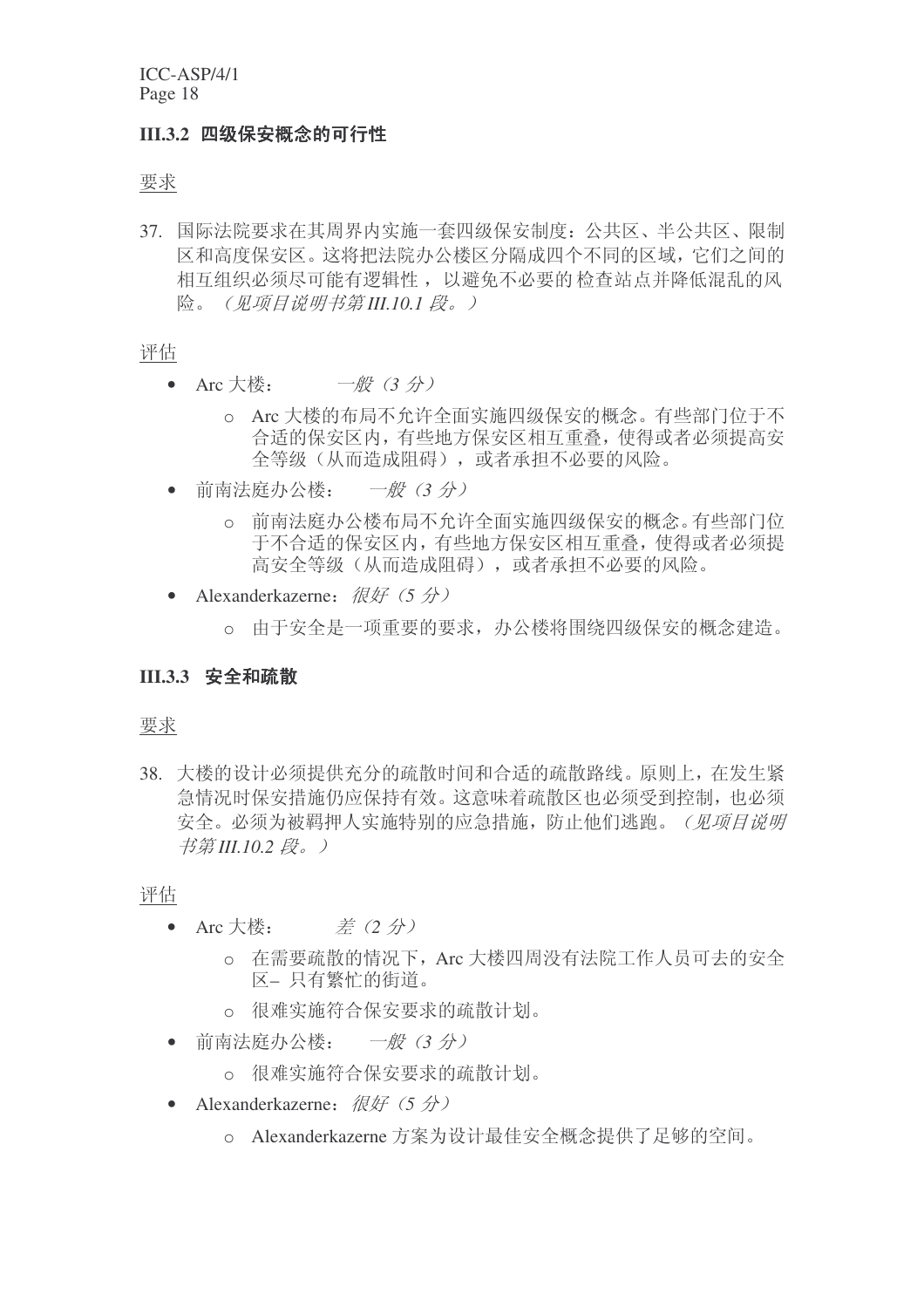#### **III.4 费用**

#### 要求

- 39. 必须尽可能减轻未来办公楼给法院预算带来的财务负担。楼房使用费("和 金")和维护费都会影响这个数字。(见项目说明书第Ⅱ.2.2 段。)
- 40. 必须注意到, 任何长期的解决方案都要求或者建造新的大楼, 或者大规模改 建现有的大楼。考虑到是长期使用, 经验表明, 现有大楼的改建/翻修以及 维护所需的总体费用很可能与新建专门设计的大楼的费用差不多。

#### 评估

- Arc 大楼: 一般 (3 分)
	- o 可以按市场价格假定未来的租金1 。大楼的改建和扩建会需要额外 的费用。
- 前南法庭办公楼: 一般 (3分)
	- 前南法庭办公楼的租金是在市场价格范围之内的。但是,由于主楼 已有50年的历史,大量翻修、改建和扩建工程会带来额外的费用。
- Alexanderkazerne:  $\ddot{\tilde{\pi}}$  (2  $\dot{\pi}$ )
	- o 专建办公楼方案的初期费用较高,与另两种方案相比可能将会带来 更大的财务负担。但是, 预计在使用、能耗和维护费用方面潜在 的长期节省可以弥补较高的初期费用。

#### **III.5** ݀݅ᔶ䈵㽕∖

#### **III.5.1 机构的形象(外观和内部)**

#### 要求

41. 永久办公楼将成为机构的公共形象。因此,国际刑事法院的办公楼必须充分 反映出它作为一个永久、有效、运转正常、独立和值得信赖的、具有全球性 使命的国际刑事法院的特点和身份。法院办公楼既要庄严,又不能令人望而 生畏。由于这一点以及其他一些原因(安全、开放性、各机关的分隔等), 法院倾向于建造高度适中、楼层有限(3至4层)的大楼。(见项目说明书 第II.2.1、II.2.1 和III.8 段。)

- Arc 大楼:  $\neq$  (2 分)
	- o Arc 大楼缺少法院大楼应有的庄严。它的现代办公大楼的形象不符 合一个永久性的国际法院的构想。

 $^{-1}$  在 2012 年以前大楼对国际刑事法院免收租金。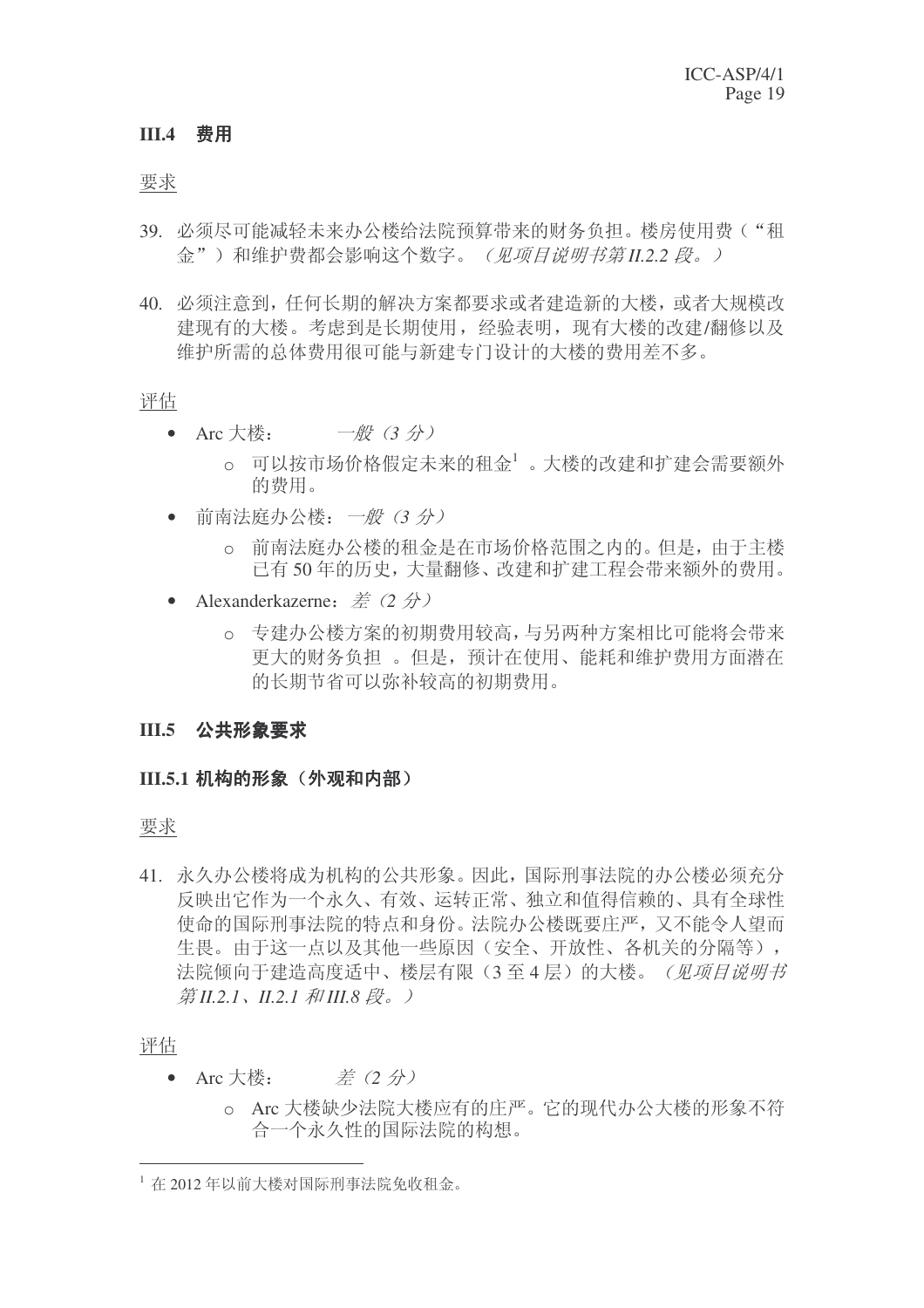- 前南法庭办公楼: 一般 (3分)
	- 尽管前南法庭办公楼有一定的庄严性, 但是它的外观还是配不上一 个永久性的国际法院。
	- o 前南法庭办公楼主楼的高度符合要求。
- Alexanderkazerne: 很好(5分)
	- o 建筑设计将反映出法院的性质和地位。

#### **III.5.2 开放和热情好客**

#### 要求

42. 国际刑事法院办公楼在向公众和外部世界开放方面应是最好的。办公楼要为 接待各类来访者(从国家元首到学龄儿童)提供充足的设施。在人们眼里, 对公众开放的区域必须是安全的(但不能像是城堡)、待人友好的、舒适的 和对所有人开放的。会议区应允许法院接待外来的访问者,并举办与法院业 各有关的活动。(见项目说明书第Ⅱ22段。)

#### 评估

- Arc ὐ˖ ᕜᏂ˄*1* ߚ˅
	- o Arc 大楼不是一个热情好客的大楼。
	- o Arc 大楼不适合接待高级要员。
	- o 很难在 Arc 大楼里接待来访者。大楼半公开区内没有会议区。所有 会议室都在来访者不准入内的保安限制区。
	- o 办公楼内可供来访者使用的餐饮设施有限。
- 前南法庭办公楼: *差 (2 分)* 
	- o 前南法庭办公楼不热情好客。
	- o 前南法庭办公楼不适合接待高级要员。
	- o 办公楼内可供来访者使用的餐饮设施有限。
- Alexanderkazerne: 很好(5分)
	- o 大楼可以设计得尽可能开放和热情好客。

#### **III.5.3** 位置

要求

43. 法院要求其永久办公楼所处位置应体现它的地位和性质。(见项目说明书第  $IV.2 \&$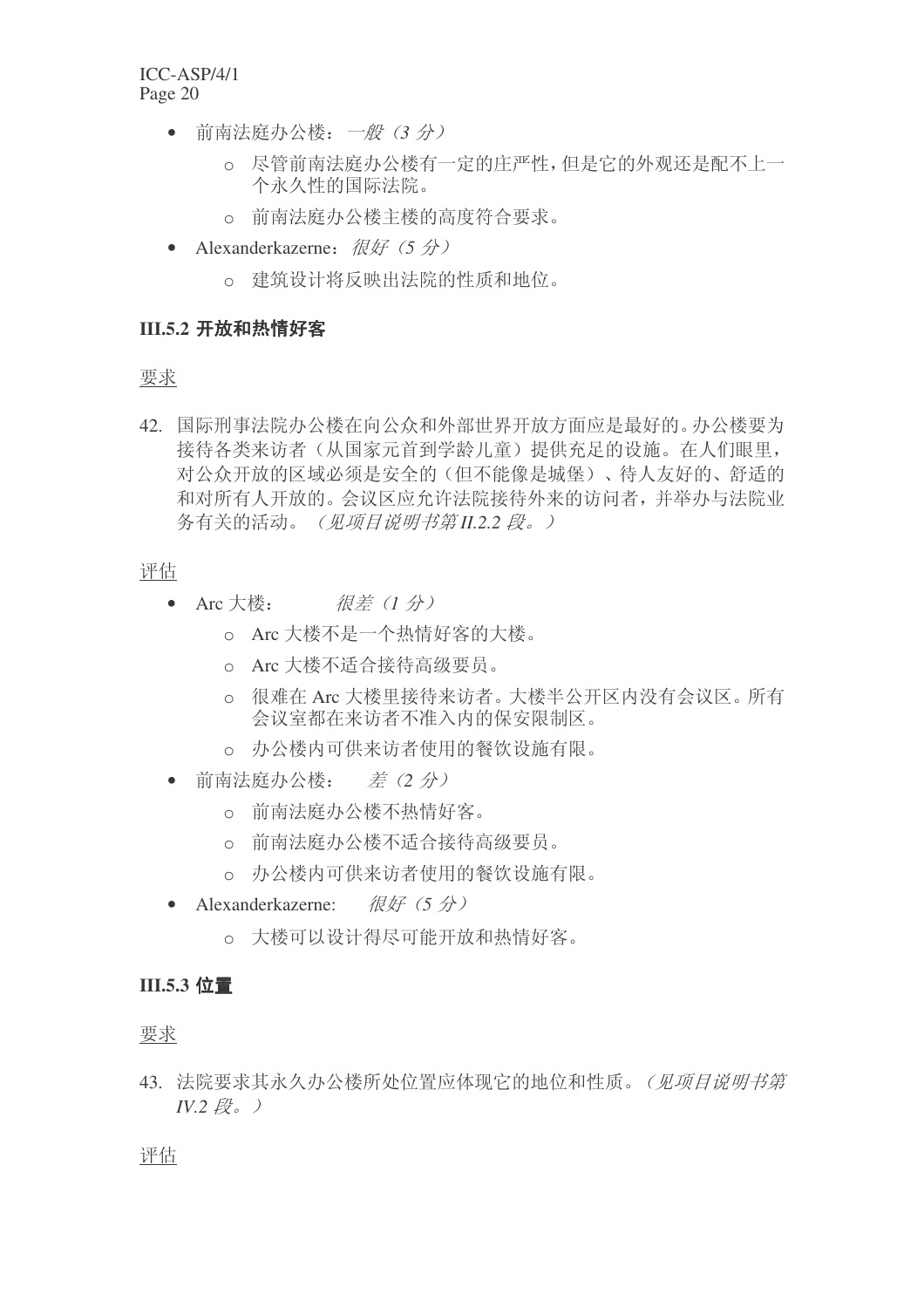- Arc 大楼:  ${\dot \Xi}$  (2 分)
	- o Arc 大楼周边地带不适合于一个永久性国际法院。
- 前南法庭办公楼: 很好(5分)
	- o 位于一个尊贵的地区,附近有博物馆、几个大使馆和其他国际组织。
- Alexanderkazerne: 很好 (5 分)
	- o 位于海牙的一个高级住宅区, 符合一个永久性国际法院的庄严性。

#### **III.6 法律可行性**

#### 要求

44. 永久办公楼的建成将取决于是否符合有关地区的分区规划以及 是否能够获 得需要的许可证。必须尽可能确信不存在任何可能阻碍或延误大楼建成的法 律障碍。

#### 评估

- Arc 大楼:  $\neq$  (2 分)
	- o 市政府已经表示不赞成延长 Arc 大楼的使用期。<sup>2</sup>
- 前南法庭办公楼: 差 (2 分)
	- o 市政府已经表示不赞成延长前南法庭办公楼的使用期。
- Alexanderkazerne: 好 (4分)
	- o 需要对分区规划做出调整。海牙市政府已经表示将支持这一程序。

#### **IV.** 概论

45. 下表是一份"加权评分"表。它并置了三个备选方案的评估结果。每项要求 标准根据它的重要性取得一个权重系数,用一个百分数来表示。用每项要求标准 给每个方案从 1 至 5 打分 (1 = 很差; 5 = 很好)。然后用得到的分数乘以要求 标准的权重系数, 得出加权评估分数。这些加权评估分数加在一起, 就是每一个 方案的总分。

- 46. 每个类别的权重是根据以下原则分配的:
- 空间要求对法院业务的开展至关重要, 因此占总权重的 20%。
- 功能要求对法院业务的开展至关重要, 因此占总权重的 20%。
- 预期的费用同样是关键性的,因此它的权重占总分的20%。
- 安全是一个非常重要的事项,因此它的权重是20%。

<sup>&</sup>lt;sup>2</sup> 荷兰外交部已通知法院, 目前只有Arc 大楼和前南法庭办公楼的临时使用许可证, 如果申请许 可证延期, 海牙市政府可能不会批准。另外, 荷兰外交部还通知法院, 为申请 Arc 大楼或前南 法庭办公楼永久许可证办理的法定手续,结果似乎也无法肯定。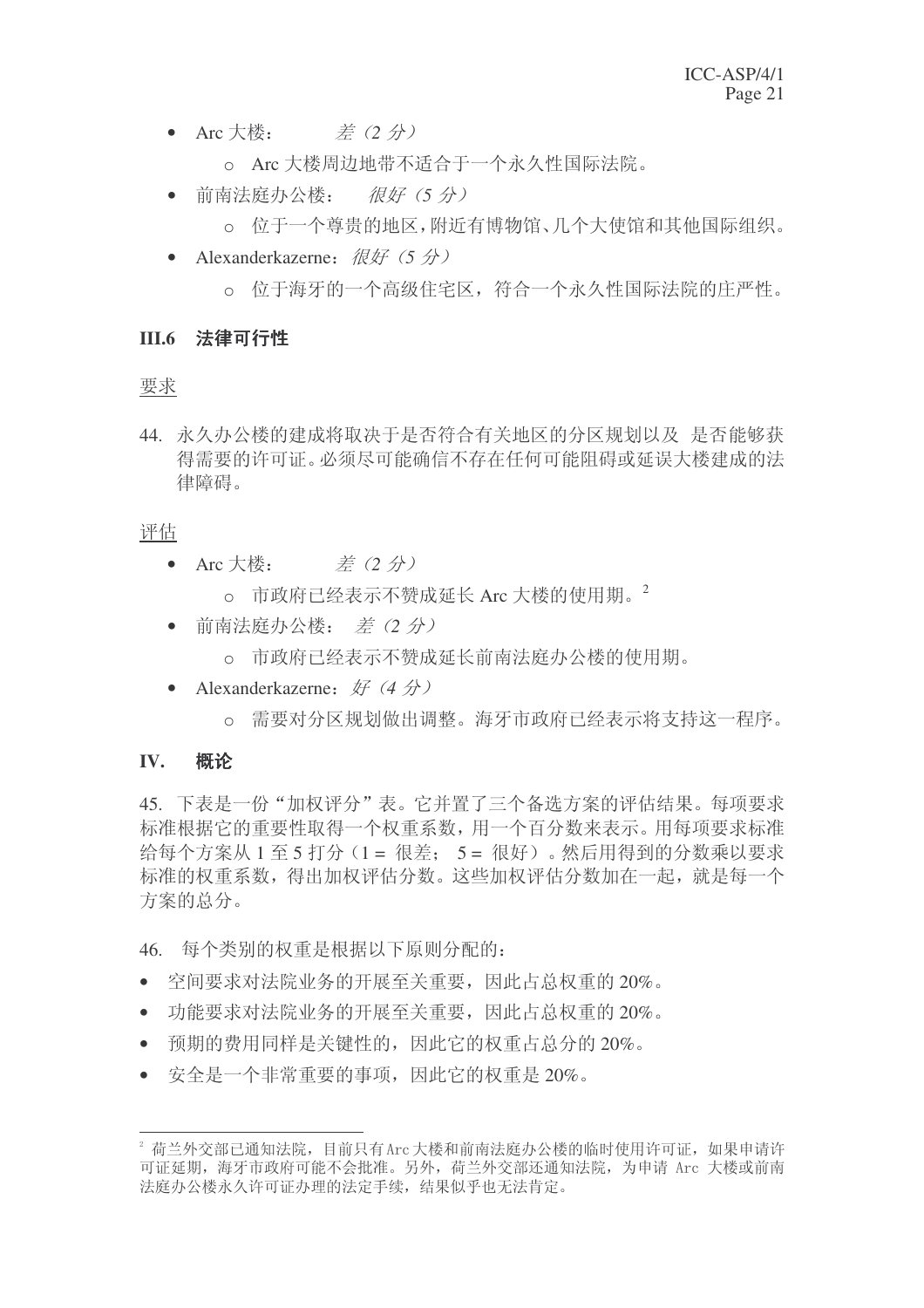- 公共形象、法院向世界展示的面貌也很重要,但与前几项相比,它对业务的 开展并不是关键性的。它的权重占总分的10%。
- 法律可行性很重要, 因为它可能导致严重的阻碍或延误。鉴于按时获得永久 办公楼的重要性, 加之有必要确信选择的方案确实是永久性的, 这项要求的 权重是 10%。

| 要求标准             |             | Arc 大楼    |                | 前南法庭办公楼        |                | Alexanderkazerne |                |        |
|------------------|-------------|-----------|----------------|----------------|----------------|------------------|----------------|--------|
|                  |             | 权重        | 分数             | 加权分数           | 分数             | 加权分数             | 分数             | 加权分数   |
| 空间要求             |             | 20%       |                |                |                |                  |                |        |
| 3.1.1            | 国际刑事法院工作人员  | 5%        | $\overline{2}$ | 10             | $\overline{2}$ | 10               | 5              | 25     |
|                  | 办公空间        |           |                |                |                |                  |                |        |
| 3.1.2            | 审判室         | 5%        | 3              | 15             | 3              | 15               | 5              | 25     |
| 3.1.3            | 被害人/被告/国家法律 | 3%        | $\overline{2}$ | 6              | 2              | 6                | 5              | 15     |
|                  | 团队的办公空间     |           |                |                |                |                  |                |        |
| 3.1.4            | 可调整性        | $5\%$     | $\mathbf{1}$   | 5              | $\mathbf{1}$   | 5                | 5              | 25     |
| 3.1.5            | 现场停车        | $2\%$     | $\mathbf{1}$   | $\overline{2}$ | $\overline{2}$ | $\overline{4}$   | 5              | 10     |
| 功能要求<br>20%      |             |           |                |                |                |                  |                |        |
| 3.2.1            | 所有机关集中于同一地  | 5%        | $\mathbf{1}$   | 5              | $\mathbf{1}$   | 5                | 5              | 25     |
|                  | 点           |           |                |                |                |                  |                |        |
| 3.2.2            | 由功能决定形式     | 5%        | 2              | 10             | $\overline{2}$ | 10               | 5              | 25     |
| 3.2.3            | 永远集中在同一地点   | 5%        | 3              | 15             | 3              | 15               | 5              | 25     |
| 3.2.4            | 各机关相互分开     | $2\%$     | 3              | 6              | $\overline{2}$ | $\overline{4}$   | 5              | 10     |
| 3.2.5            | 媒体和图书馆设施    | $1\%$     | $\overline{4}$ | $\overline{4}$ | $\overline{2}$ | $\overline{2}$   | 5              | 5      |
| 3.2.6            | 交通便利        | $2\%$     | $\overline{2}$ | $\overline{4}$ | 3              | 6                | 5              | 10     |
| 安全要求             |             | $20\%$    |                |                |                |                  |                |        |
| 3.3.1            | 注重安全的设计     | 8%        | $\overline{2}$ | 16             | 3              | 24               | 5              | 40     |
| 3.3.2            | 四级保安概念的可行性  | 6%        | 3              | 18             | 3              | 18               | 5              | 30     |
| 3.3.3            | 安全、疏散       | 6%        | 2              | 12             | 3              | 18               | 5              | 30     |
| 费用               |             | $20\%$    |                |                |                |                  |                |        |
| 3.4              | 费用          | 20%       | $\mathfrak{Z}$ | 60             | $\mathfrak{Z}$ | 60               | $\overline{2}$ | 40     |
|                  |             |           |                |                |                |                  |                |        |
| 公共形象要求<br>$10\%$ |             |           |                |                |                |                  |                |        |
| 3.5.1            | 设计形象        | $4\%$     | $\sqrt{2}$     | $\,$ 8 $\,$    | 3              | 12               | 5              | $20\,$ |
| 3.5.2            | 开放、热情好客     | $3\%$     | $\mathbf{1}$   | $\mathfrak{Z}$ | $\mathfrak{2}$ | $\sqrt{6}$       | 5              | 15     |
| 3.5.3            | 位置          | $3\%$     | $\sqrt{2}$     | 6              | $\sqrt{5}$     | 15               | 5              | 15     |
| 法律可行性<br>$10\%$  |             |           |                |                |                |                  |                |        |
| 3.6              | 法律可行性       | $10\%$    | $\mathbf{2}$   | 20             | 2              | 20               | $\overline{4}$ | 40     |
| 总计               |             | $100\,\%$ |                | 225            |                | 255              |                | 430    |

注释:

 $5 = \frac{1}{2}$  = 七 万; 3 = 一般; 2 = 差; 1 = 很差。

当然,这些要求标准的具体权重和打分在一定程度上是可以酌情修改的。但是,权重的个别修改 不会影响总体结果。